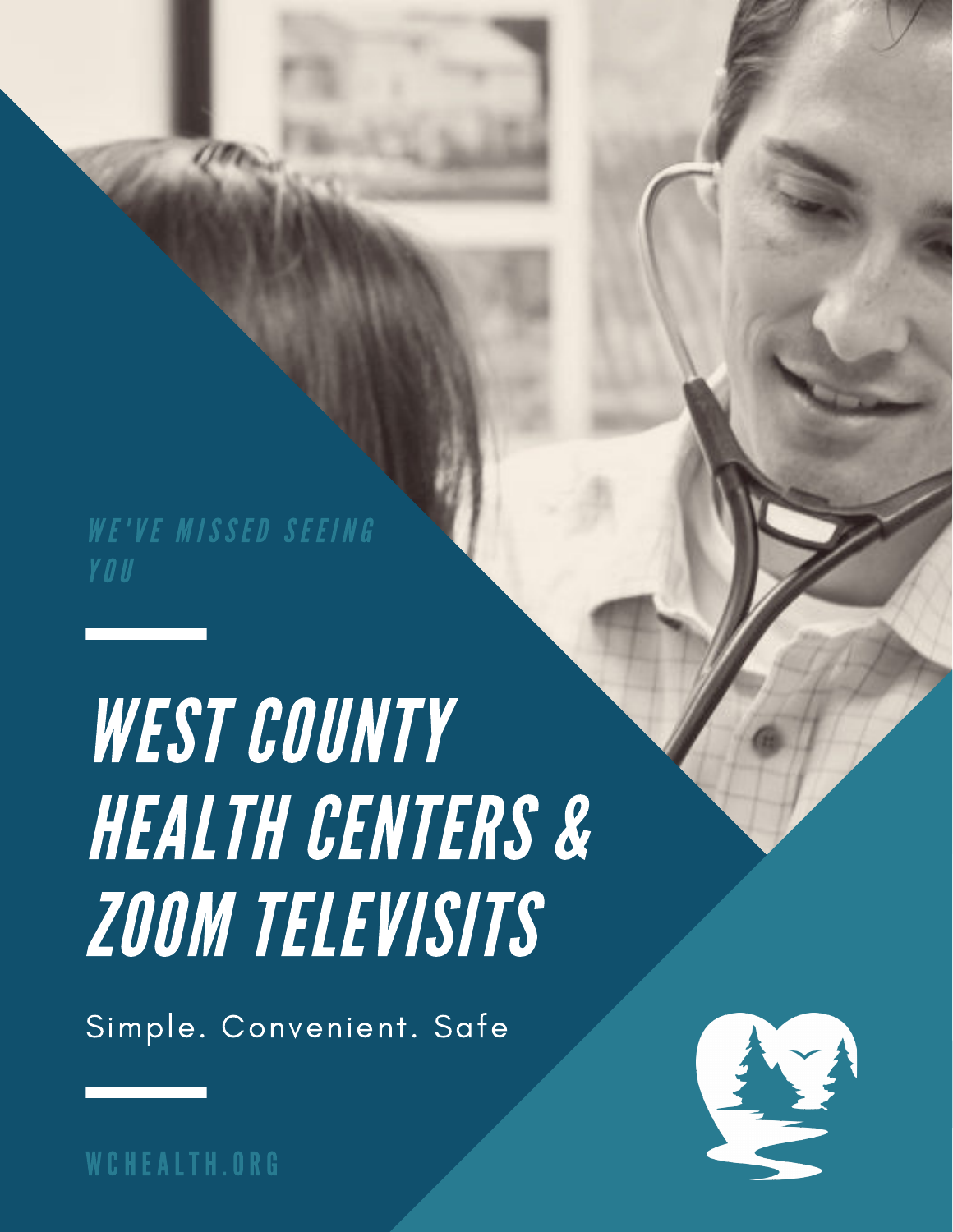# PREPARING FOR YOUR TELEVISIT

FROM YOUR PC'S BROWSER, GO TO HTTPS://ZOOM.US/DOWNLOAD



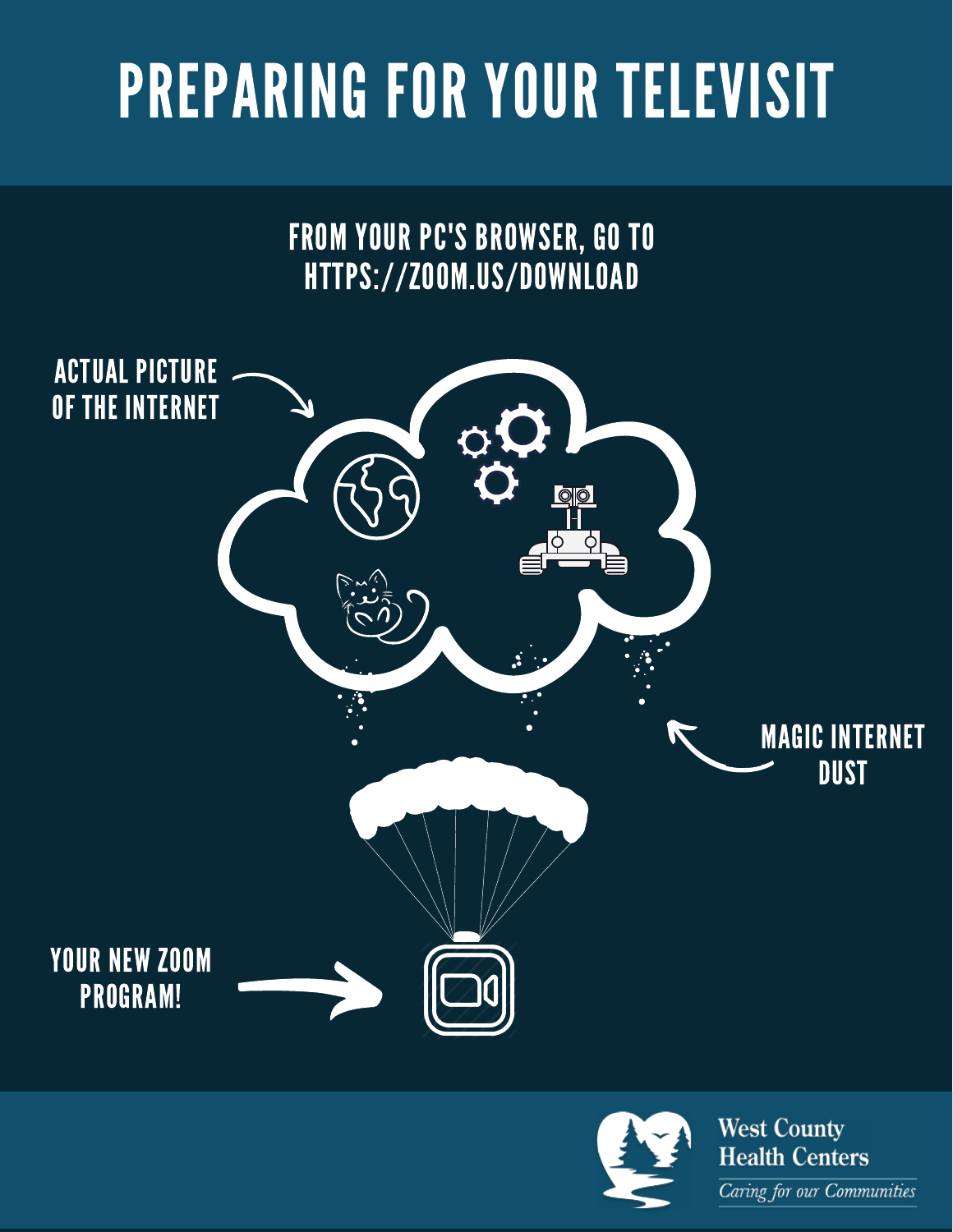# PREPARING FOR YOUR TELEVISIT PART DOUX



#### ONCE YOU HAVE DOWNLOADED ZOOM..



...DOUBLE-CLICK ON THE DOWNLOAD AND INSTALL ON YOUR **COMPUTER** 



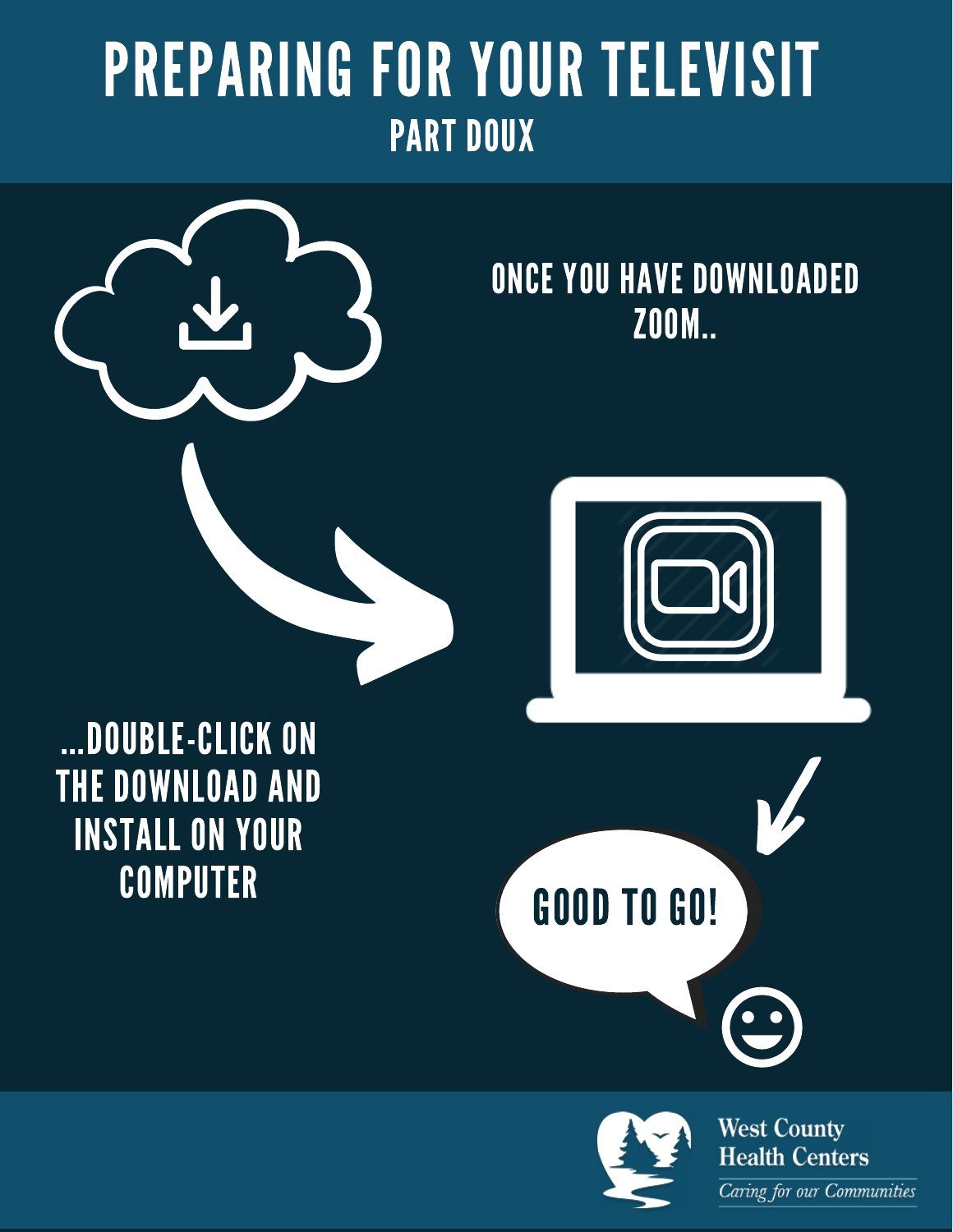# **JOINING THE TELEVISIT VIA THE PATIENT PORTAL**

When your Care Team has scheduled a Zoom visit AND you have signed up for the Patient Portal, they have to get your attention.

You'll get an email or a Healow App Noti like this to let you know you should check the patient portal.





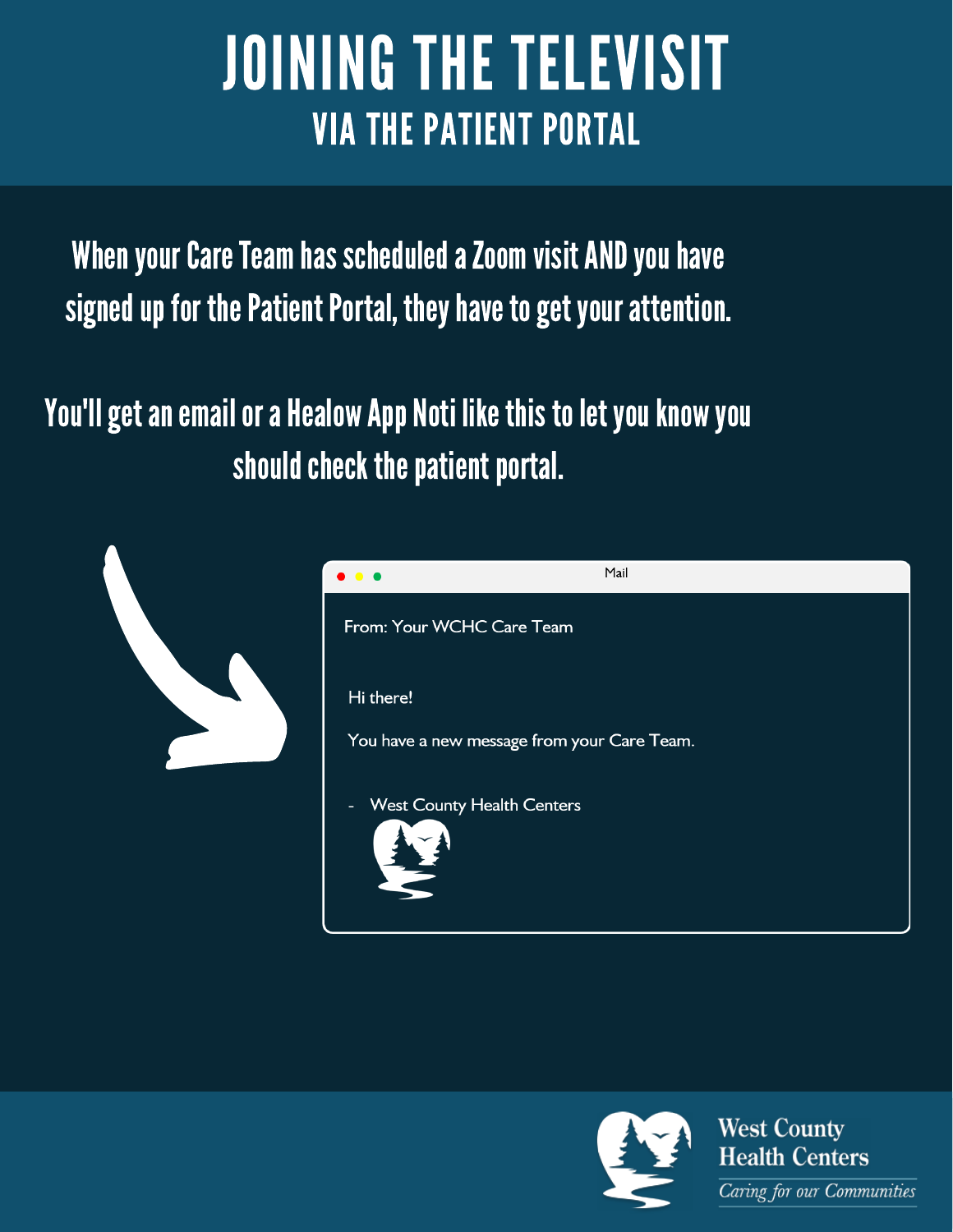# **JOINING THE TELEVISIT VIA THE PATIENT PORTAL**



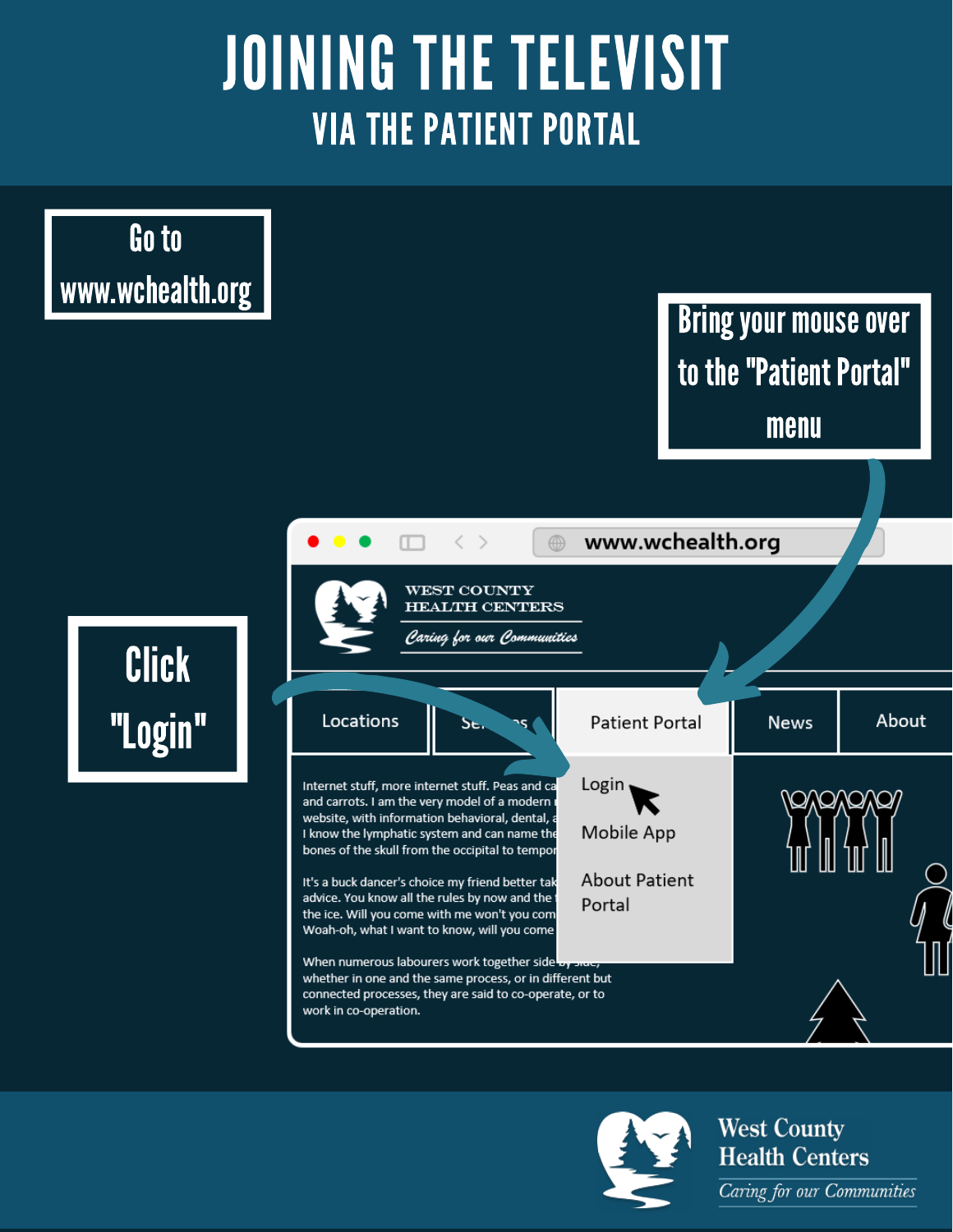# **JOINING THE TELEVISIT VIA THE PATIENT PORTAL - DEEP BREATH, THIS PART IS EASY**

### **Enter your login** info... if you know it



#### Or your cell number if you don't... no judgement

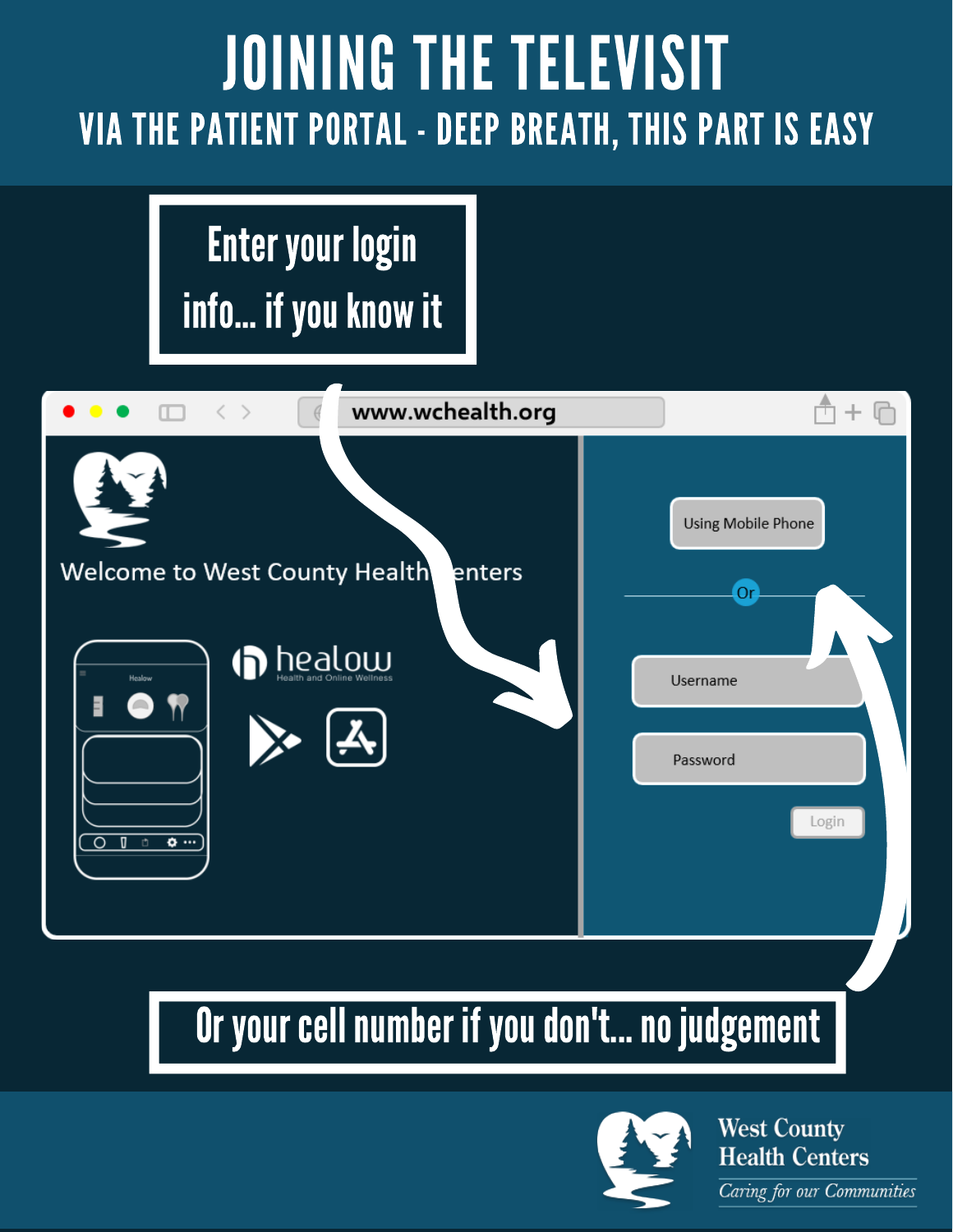### JOINING THE TELEVISIT VIA THE PATIENT PORTAL - STAY WITH ME, WE'RE CLOSE





**Health Centers** Caring for our Communities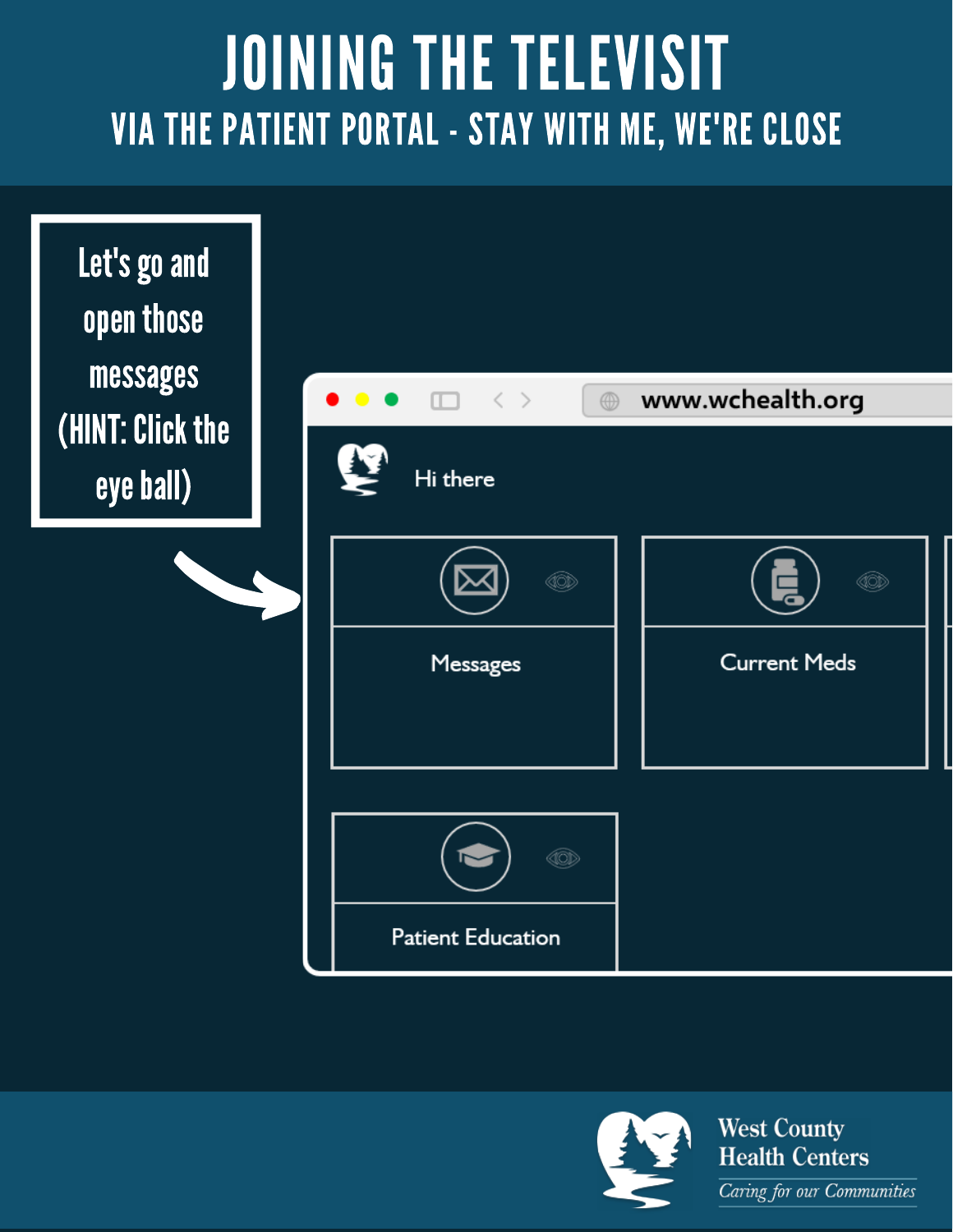# **JOINING THE TELEVISIT VIA THE PATIENT PORTAL - SO CLOSE**

Find the message about your **Zoom Televisit** 

|                             | $\square \quad \langle \ \rangle$<br>$\circledcirc$ | www.wchealth.org                    |  |
|-----------------------------|-----------------------------------------------------|-------------------------------------|--|
|                             | <b>Messages</b>                                     |                                     |  |
| $\Box$                      | <b>WCHC</b>                                         | <b>Zoom Televisit Appointment</b>   |  |
|                             | <b>WCHC</b>                                         | Appointment with Dr. Doogie Howser  |  |
| $\mathcal{L}^{\mathcal{L}}$ | <b>WCHC</b>                                         | Appointment with Dr. Leonard McCoy  |  |
| $\mathbb{R}^3$              | <b>WCHC</b>                                         | Appointment with Dr. Leonard McCoy  |  |
|                             | <b>WCHC</b>                                         | Appointment with Dr. Hawkeye Pierce |  |
|                             |                                                     |                                     |  |

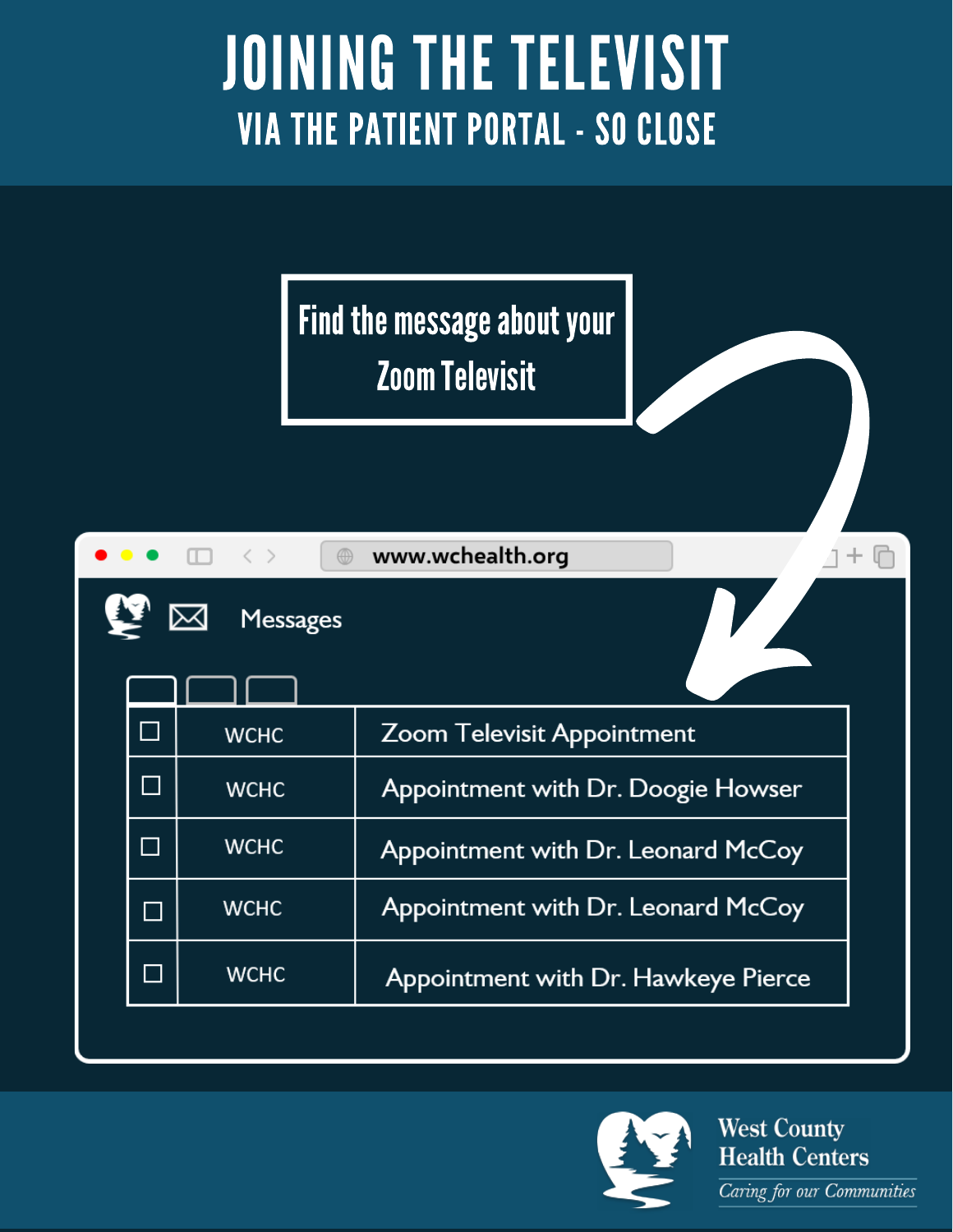# JOINING THE TELEVISIT VIA THE PATIENT PORTAL - THE HOME STRETCH



**Health Centers** Caring for our Communities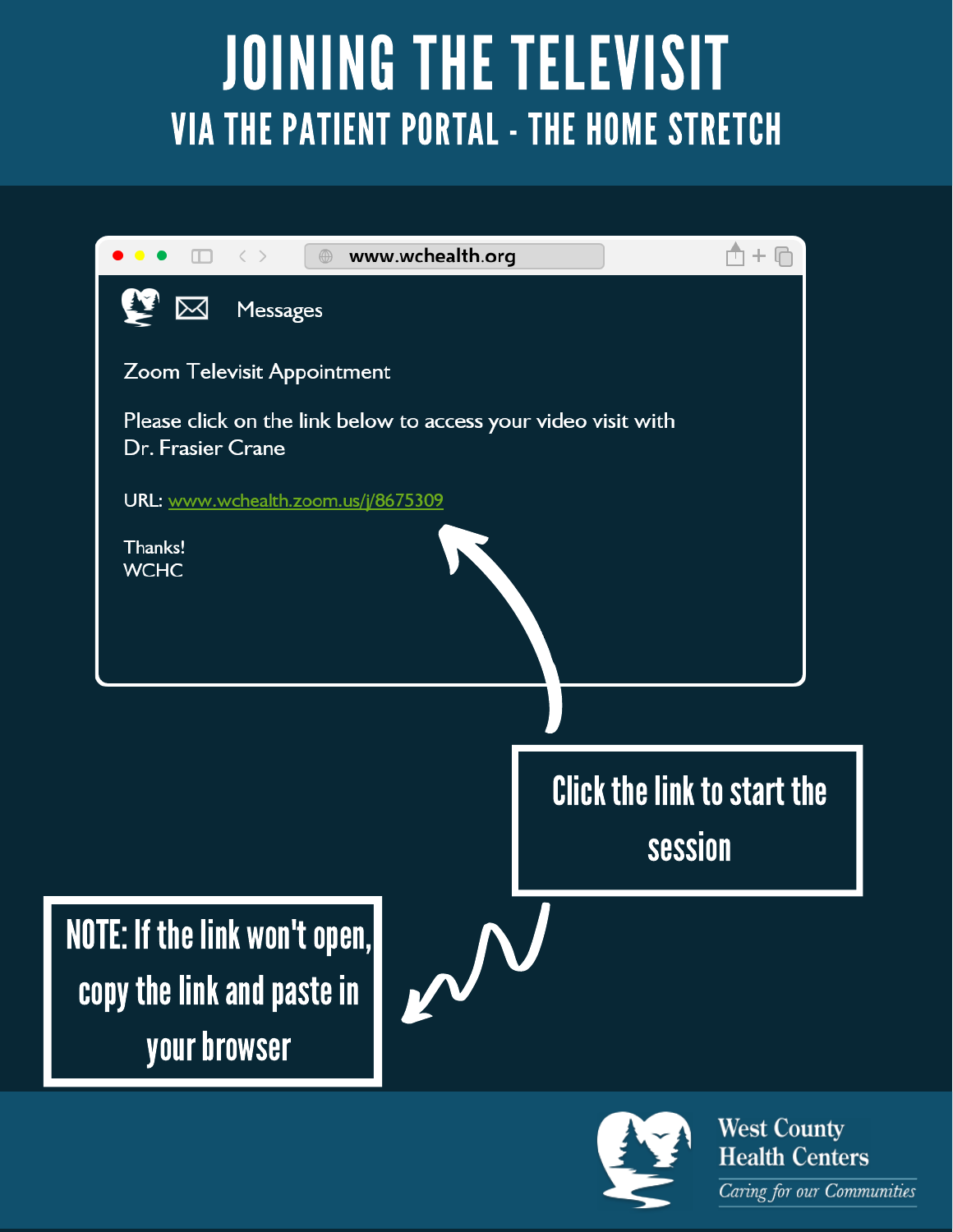### JOINING THE TELEVISIT VIA THE PATIENT PORTAL - THE MOUNTAIN TOP

We're there!! Click the "Join with Computer Audio" button